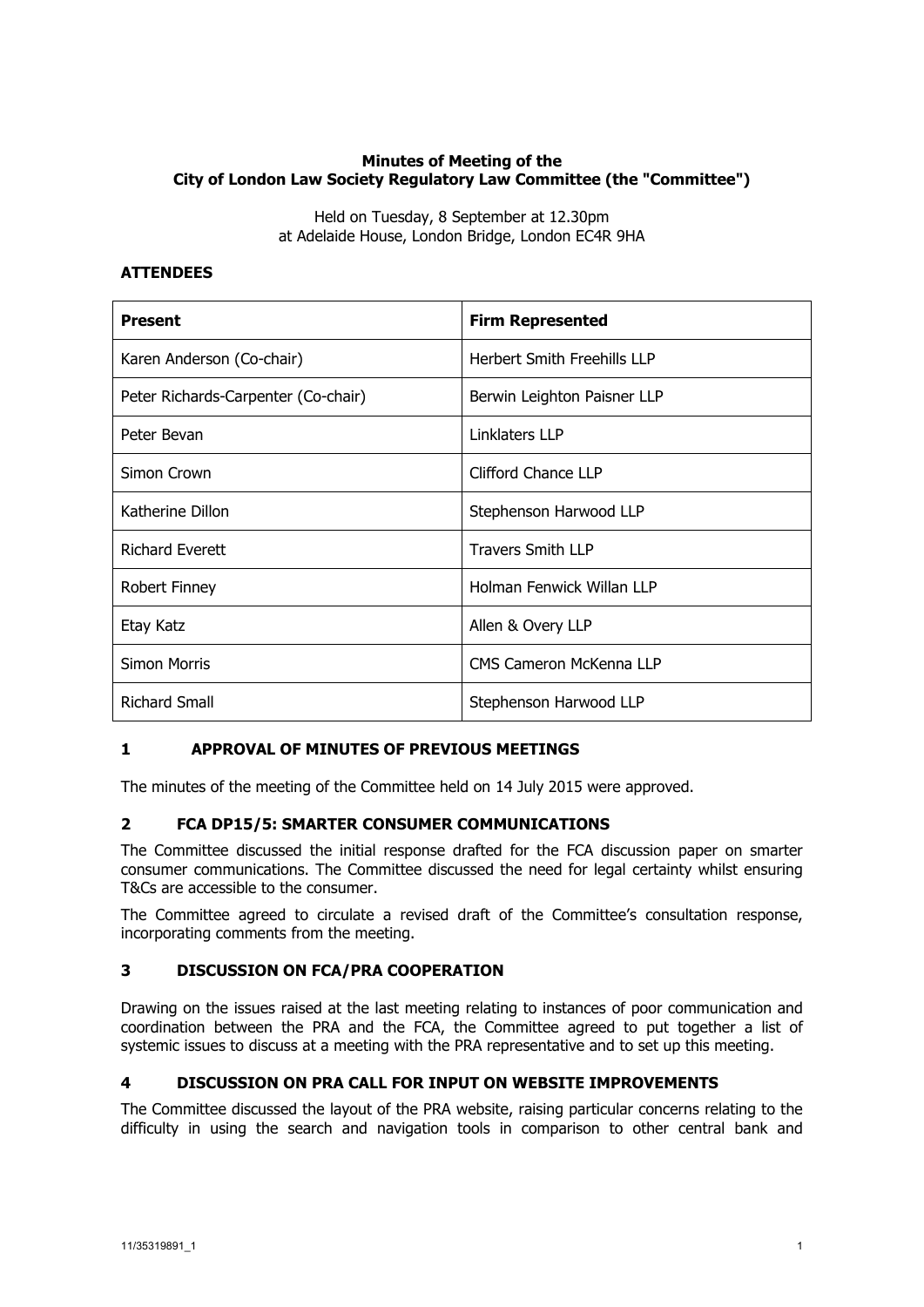institutional websites such as the ESMA website. It was suggested a response be drafted to the consultation.

## **5 DISCUSSION ON FCA'S NEW FORMAT FOR THE FINANCIAL SERVICES REGISTER**

The Committee discussed the changes to the format of the Register particularly in regard to the status of client money "permission" with the register no longer providing clear information about the firm's status. It was agreed to draft a letter to the FCA which would be discussed at the next Committee meeting.

#### **6 OTHER CONSULTATIONS ON WHICH THE COMMITTEE MAY WISH TO RESPOND**

The Committee discussed other papers currently open for consultation to decide whether there were any legal points of uncertainty on which the Committee may wish to respond. The Committee highlighted the following:

#### **HM Treasury: Consultation paper on the Bank of England Bill**

The Committee discussed the consultation proposal to bring the PRA within the BoE, ending its status as a subsidiary, and creating a new committee of the BoE to be known as the Prudential Regulation Committee ("PRC"). The Committee raised concerns that this development may undermine the transparency and independence of the PRA.

PRC agreed to submit a holding response to the consultation, in order to meet the 11 September 2015 deadline. It was agreed to produce a draft of the fuller response to be submitted by the Committee.

### **HM Treasury consultation paper and draft Legislative Reform Order: proposed amendments to the Limited Partnerships Act 1907 which apply to UK limited partnerships formed as part of a private fund structure.**

The Committee agreed to look into whether there was a need to draft a separate response to the consultation as a consortium of law firms were already preparing to respond.

#### **HM Treasury: Pension transfers and early exit charges: consultation to address the potential barriers to people accessing the new DC flexibilities**

PRC agreed to draft a note for discussion at the next meeting.

#### **FCA Consultation paper on disclosures to consumers by non-ring-fenced bodies (NRFBs)**

The members agreed to take a look at the consultation before the next meeting.

#### **7 AOB**

The Committee agreed to discuss developments relating to MiFID 2 at the next meeting.

There being no other business the meeting was declared closed.